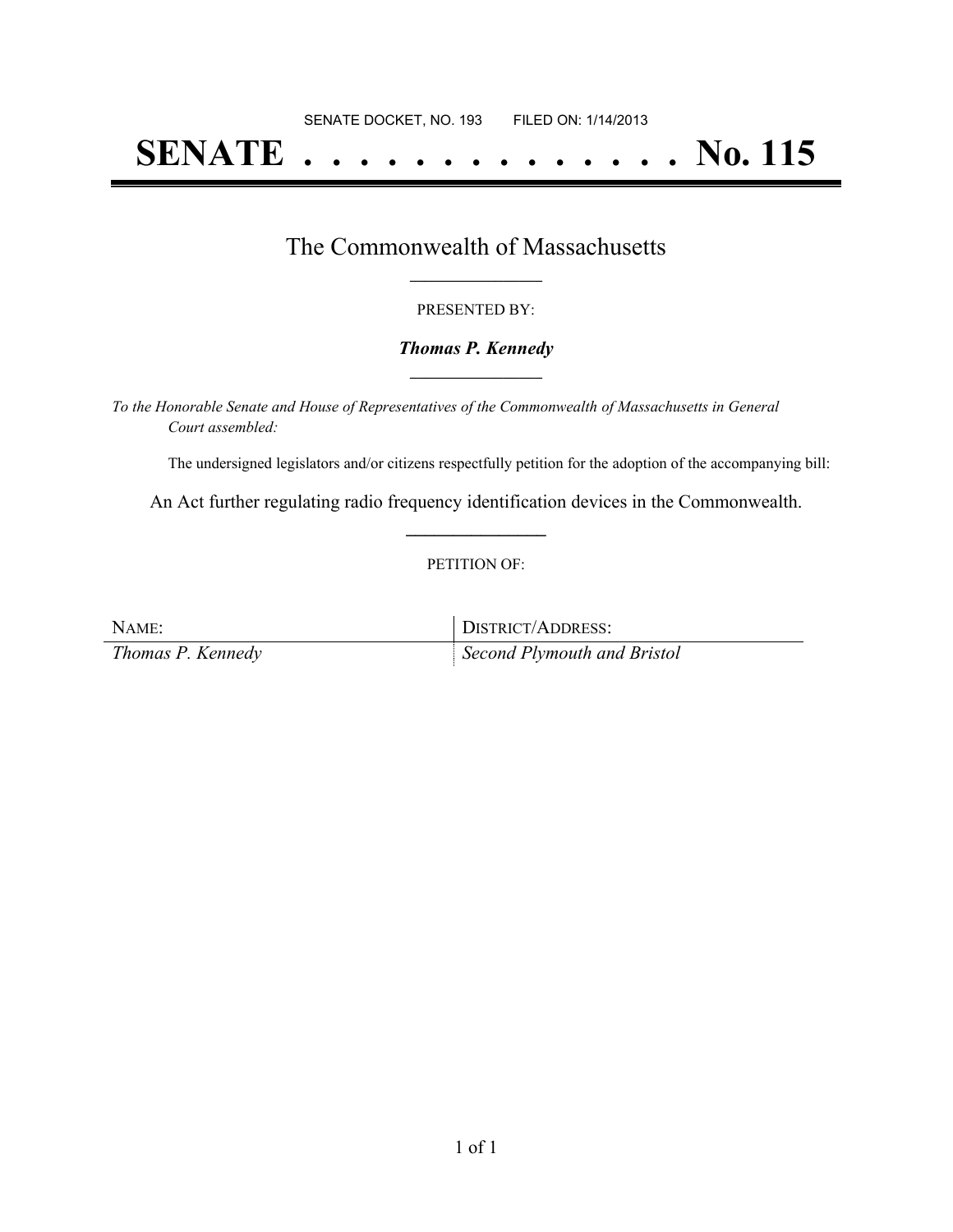## SENATE DOCKET, NO. 193 FILED ON: 1/14/2013 **SENATE . . . . . . . . . . . . . . No. 115**

By Mr. Kennedy, a petition (accompanied by bill, Senate, No. 115) of Thomas P. Kennedy for legislation to further regulate radio frequency identification devices in the Commonwealth. Consumer Protection and Professional Licensure.

### [SIMILAR MATTER FILED IN PREVIOUS SESSION SEE SENATE, NO. *1850* OF 2011-2012.]

# The Commonwealth of Massachusetts

**\_\_\_\_\_\_\_\_\_\_\_\_\_\_\_ In the Year Two Thousand Thirteen \_\_\_\_\_\_\_\_\_\_\_\_\_\_\_**

An Act further regulating radio frequency identification devices in the Commonwealth.

Be it enacted by the Senate and House of Representatives in General Court assembled, and by the authority *of the same, as follows:*

## 1 SECTION 1. Section 104 of chapter 93 of the General Laws, as appearing in the 2002 2 Official Edition, is hereby amended by striking out, in lines 1 and 2, the words "section one 3 hundred and five" an inserting in place thereof the following words:- sections 105 and 105A. 4 SECTION 2. Said section 104 of said chapter 93, as so appearing, is hereby further 5 amended by inserting after the definition of "Credit Card" the following 4 definitions:-

6 "Personally identifiable information," information that can be used to uniquely identify a 7 person including, but not limited to, name, address, credit card information, or telephone 8 number.

9 "Radio frequency identification" or "RFID", a technology that incorporates the use of 10 electromagnetic or electrostatic coupling in the radio frequency portion of the electromagnetic 11 spectrum and that can be used to identify an object, animal, or person.

12 "Radio frequency identification reader" or "RFID reader", an electronic device capable of 13 reading, activating, triggering, or receiving information or data from a radio frequency 14 identification tag.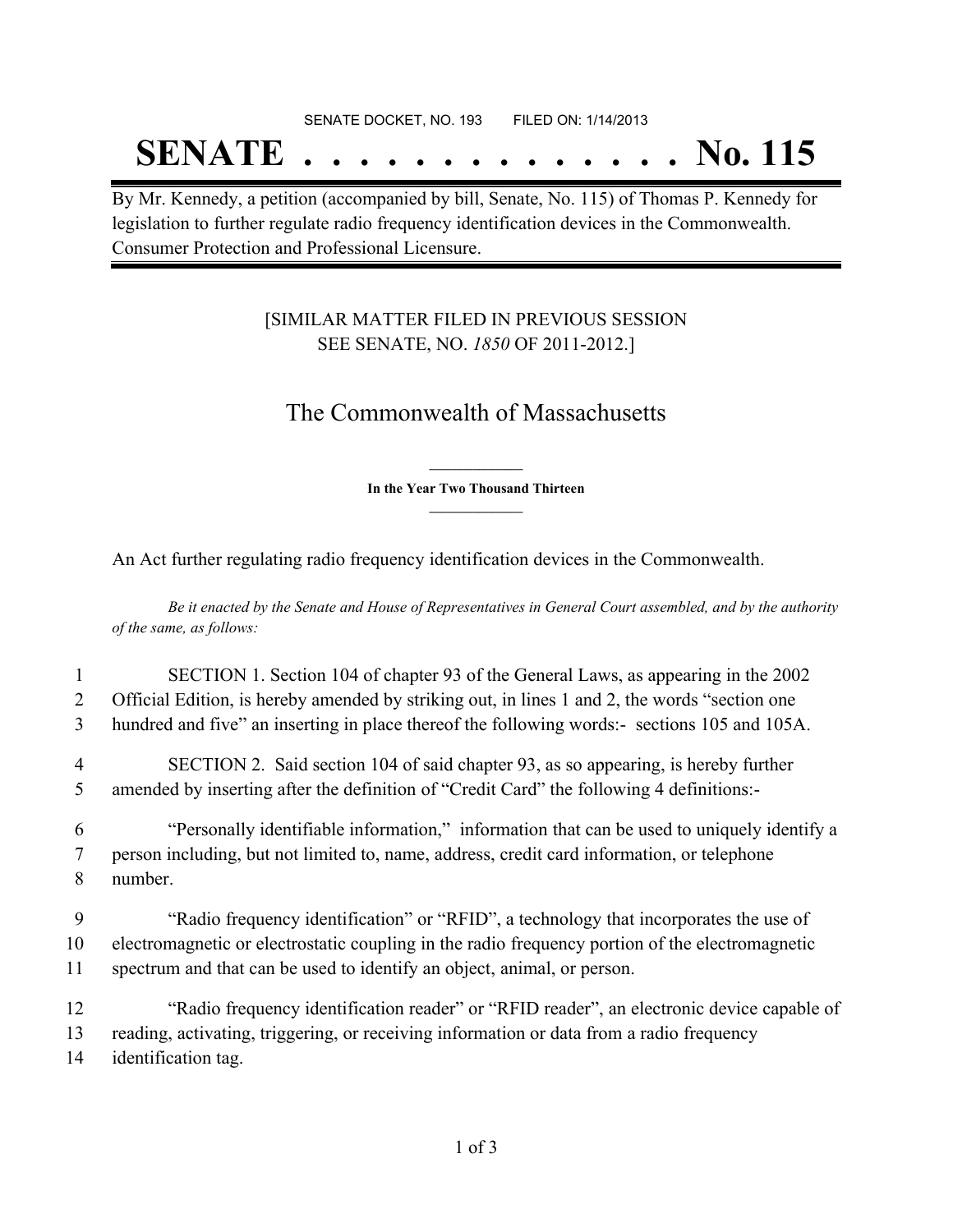"Radio frequency identification system" or "RFID system", a combination of electronic and other devices including, but not limited to, RFID readers, tags, transmitters, processors, antennae, computers, visual displays and automated checkout systems, which enable the owner or user of the devices to track, monitor, record, identify, process, charge for, surveil, read, encode, decode, or disable a radio frequency identification tag.

 "Radio frequency identification tag" or "RFID tag", an electronic identifier comprised of electronic tags, electronic product codes, electronic chips, circuits or other triggering devices which contain identification information, data signals or other information related to the product, manufacturer, contents, serial number, date, purchaser, seller, destination, origin, package, carton, material, object or person to which it is attached, embedded or associated, and which information or data is capable of being wirelessly transmitted to or read by an RFID reader or system.

 SECTION 3. Said chapter 93 is hereby amended by inserting after section 105, as so appearing, the following section:-

 Section 105A. (a) A commercial entity that uses an RFID system in their normal course of commerce that includes readers placed in the customer shopping area, shall display a sign placed in a conspicuous location printed in a conspicuous type size, in contrast with the background against which it appears. The sign shall be readable by a consumer before the consumer comes in contact with the RFID system. The sign shall state that: (1) the store uses radio frequency identification technology; (2) the radio frequency identification tag contains

 information about the product that can be accessed by a reader both before and after the purchase; and (3) a description of the purpose of the readers.

 (b) Any product that utilizes an RFID tag shall contain a logo or identifier on the product or packaging, and a label placed in a conspicuous location and printed in a conspicuous type size, in contrast with the background against which it appears. The label shall state that: (1) the product contains a radio frequency identification tag; and (2) the radio frequency identification tag contains information about the product that can be accessed by a reader both before and after the purchase.

 (c) RFID tags that are not components essential to the tagged item's operation shall be attached in such a way as to allow individuals to remove the tag after the item has been purchased without damaging the item.

 (d) An RFID reader or system used by a commercial entity in their normal course of commerce shall only store, encode or track RFID tags attached to an item listed in the inventory of that commercial entity as un-purchased, except in cases of product returns, product recalls or for warranty purposes.